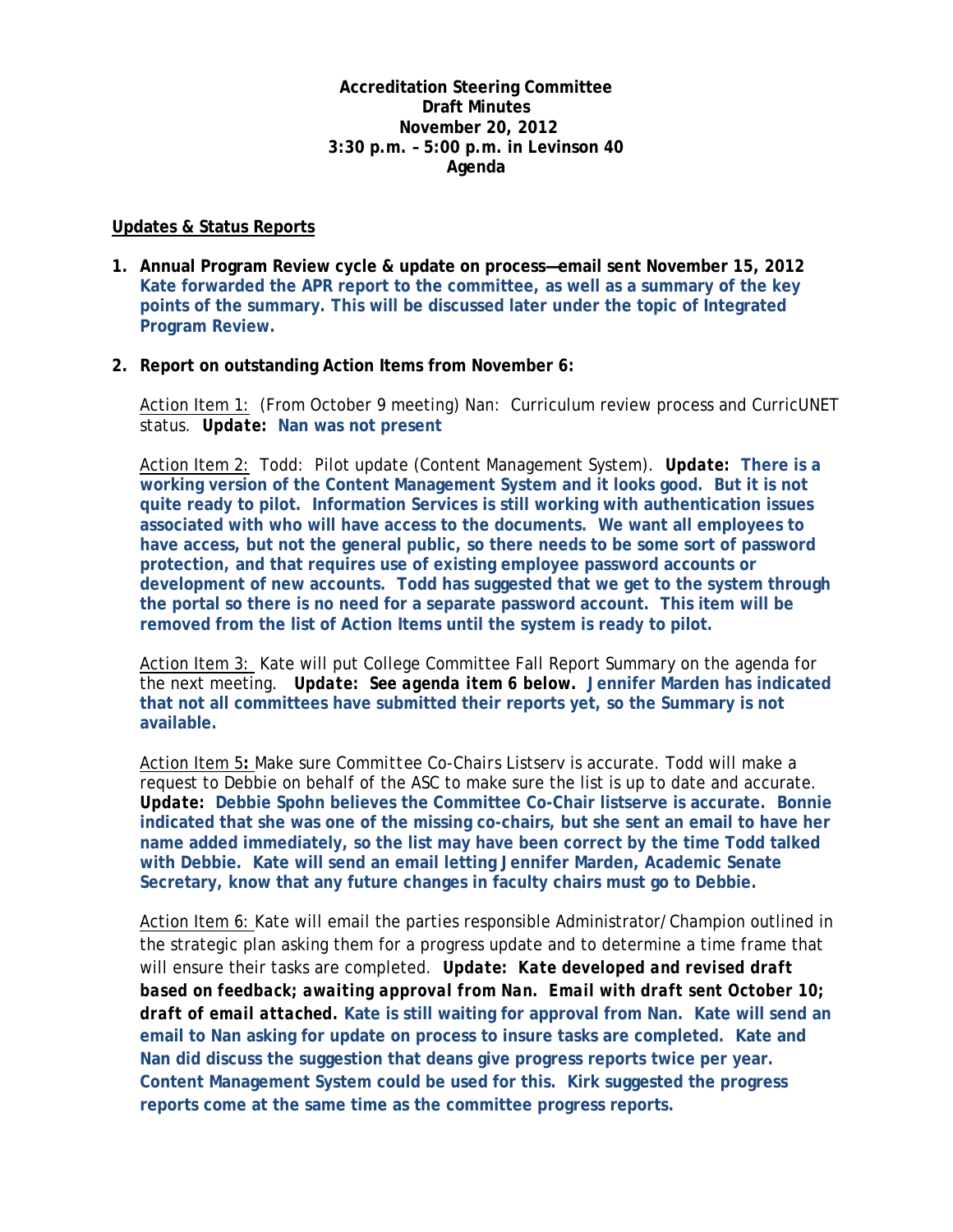Action Item 7: This was an addition to the November 6 agenda. Bonnie met with HR before the accreditation visit and discussed the creation of a survey that was supposed to go out to faculty who have served on a hiring committee in the past two years. Kate is unsure if this survey went out and Bonnie will update us on this issue at our next meeting. *Update:* **Bonnie met with Abe Ali, Mary Jo Pasek and Lisa Fitzgerald to talk about this item. Abe Ali has concerns about the validity of the results of the survey. They will run another survey that Lisa will help develop to verify the results. The initial survey will be given to everyone who has been on a screening committee for the last couple of years, and then the questionnaire will be given to all future screening committee members. Abe wants to embed the general evalution of HR into the Class Climate survey for the district. The next such survey won't be for about 3 years, so we still need one now to meet accreditation recommendations. Bonnie is still working on this.**

## **Topics for Discussion, Planning, and Implementation**

- 1. DRAFT of Accreditation process evaluation—*draft attached to November 6 agenda* The committee discussed the merits of a survey or surveys and a focus group or groups. Action Item 1: The committee members are to send Kate ideas, sample questions and/or people that should be included in the evaluation process. *Update:* **Only Bonnie responded. Her concern was things we need to remember to do next time. E.g., the Institutional Researcher should not have their own accreditation standard, but should float to help everyone else. If ASC committee members think of something else to add to survey, send suggestions to Kate. Kate will ask Jennifer Jett, Rebecca Mooney and the other co-chairs for ideas, as well. Bonnie suggested that next time we ask the district for their expectations at the beginning of the accreditation process, rather than receive this information after the fact. New Action Item 1: Kate will contact Lisa Fitzgerald about developing a survey.**
- 2. Integrated Program Review—*revised proposal—sent via email October 30* Action Item 2: Committee members were asked to send Sue and copy the entire committee with ideas and outcomes for IPR. Sue will collate the materials and send out draft 12 for the next meeting. *Update:* **We will meet with PRC on February 5. Sue emailed us the draft IPR report, which included APR. Kate sent us a summary of common themes. The discipline groups can discuss the common themes. This would help depts. to understand the needs of other depts. and how the various depts. fit together. One idea is that each dept could read the APR of another dept for better understanding of the dept. The APR should be read before the discipline groups get together.**

**We could look at the Strategic Plan objectives to see which groups align for IPR purposes. Kate meets with the committee co-chairs in December. She is trying to develop a visual master plan that would keep different groups together if they are working on the same strategic plan objective.**

**APR needs to better integrate outcomes for budget and curriculum. Sue commented that her draft is a way to capture information and assess it to see if things are working. IPR could be done every year for some groups and less often for other discipline groups. Bonnie is concerned about how we will bring together the people who would actually write the report.**

**Kate indicated that PRC has done a summary table of APR, and now needs to close the loop with what they've learned. IPR may not roll out next year—need APR solid before rolling our IPR. New Action Item 2a: Kate and Sue will work to tweak IPR Draft #10.**

3. Establish procedure for fulfilling responsibility outlined in Strategic Plan: "Recommendation 3: Progress on the objectives should be monitored by the Accreditation Steering Committee which should provide an annual report to College